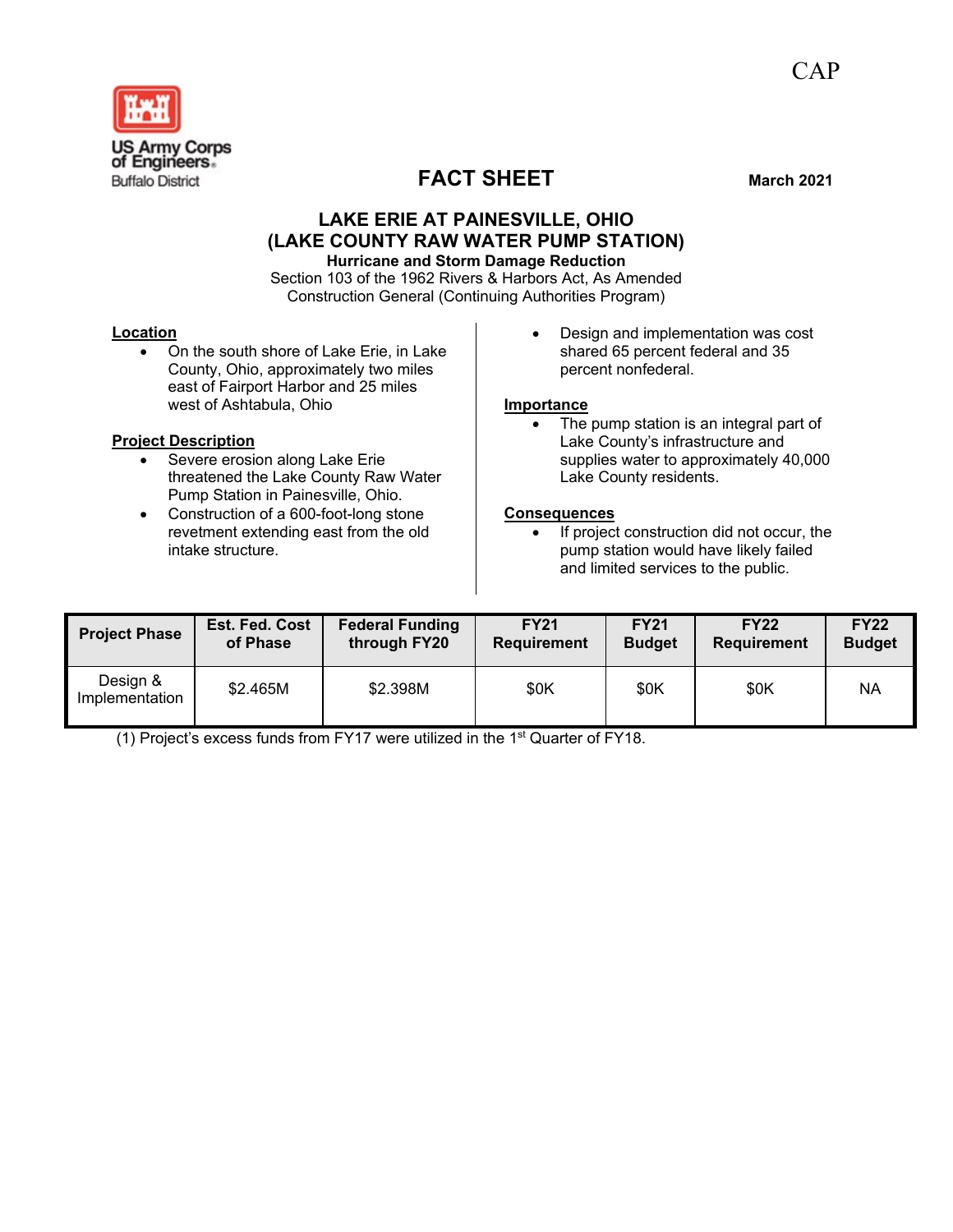## **Project Sponsor/Customer**

• Sponsor — Lake County, OH

# **Congressional Interests**

- Representative David Joyce R OH-14
- Senator Rob Portman R OH
- Senator Sherrod Brown D OH

## **Current Status**

• Project construction has been completed.



**Photo 1 (August 2019) – Access road and early revetment stone staging.**